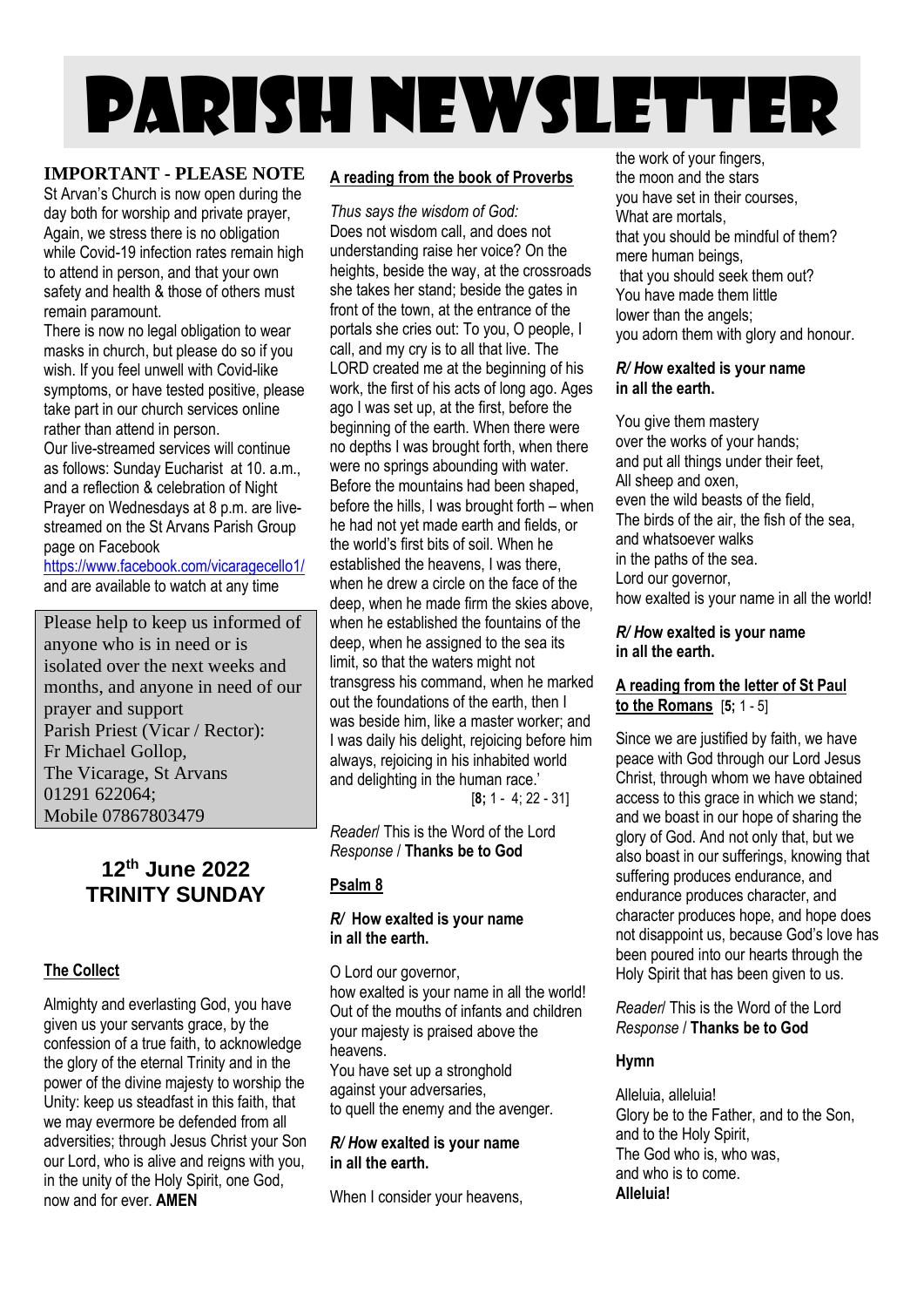#### The Lord be with you: **And also with you**

#### **Listen to the Gospel of Christ according to St. John**. [**16:** 12 - 15]

## *R/ Glory to you, O Lord.*

*Jesus said to his disciples:*

'**I** still have many things to say to you, but you cannot bear them now. When the Spirit of truth comes. he will guide you into all the truth; for he will not speak on his own, but will speak whatever he hears, and he will declare to you the things that are to come.He will glorify me, because he will take what is mine and declare it to you. All that the Father has is mine. For this reason I said that he will take what is mine and declare it to you.'

This is the Gospel of the Lord **R/** *Praise to you, O Christ.*

## **A Prayer of Spiritual Communion**

My Jesus, I believe that you are in the Blessed Sacrament. I love you above all things, and I long for you in my soul. Since I cannot now receive you sacramentally, come at least spiritually into my heart. As though you have already come, I embrace you and unite myself entirely to you; never permit me to be separated from you. Amen. *(The Confraternity of the Blessed Sacrament)*

## **For Your Prayers**

That we amy show forth in our lives the overflowing love of God the Holy Trinity The well-being of the earth and everything which lives on it.

The people of Ukraine.

The peace of the world

Those killed and injured in Ukraine Those without adequate food and shelter For all migrants, refugees, and all forced to flee from their homelands Those here and throughout the world who continue to suffer from the Coronavirus pandemic - for doctors, nurses, all medical staff, carers, medical researchers. For those in government throughout the world, that they may make informed, wise and compassionate decisions

## **For the Church:**

For the bishops of the Church: Cherry, Bishop of Monmouth, Philip, Episcopal Visitor of the Society of the Holy Cross in Wales, Justin, Archbishop of Canterbury. & for all who hold and teach the Catholic faith that comes to us from the Apostles.

All bishops, priests and deacons and all baptised Christians For the reunion of all Christians: for Pope Francis, for Orthodox Patriarch Bartholomew, & for the leaders of the Reformed traditions

## **For the Sick & those in need:**

Roy Staples, Ralph Hamilton, Patricia Hamilton; Sylvia; The Revd Helen Rodwell; Kim; Elisabeth; Marion Webster; Lorna; Michael; Lisa; Anne-Louise; Abigail; John Metivier, priest; David Nicholson, priest.

## **For the Departed:**

The recently departed:; Frederick John Davenport; our own departed relatives & friends, & those whose anniversaries of death fall at this time: Caroline Watkins; Nan Jenkins; Doreen Dunn

## The Jereboam Interview

*We continue our series of extracts from the Jerusalem and Galilee Gazette, an imaginary first-century newspaper. Week by week the correspondent Jereboam interviews various people whose lives have been affected in some way by Jesus Christ and his teaching.*

*Our thanks to the Parish of St Catharine's Chipping Campden & to the author for permission to reproduce 'Jereboam'*

## **Leah and Solomon**

*Jereboam:* Congratulations, Leah. Congratulations, Solomon. Is everything going well?

*Solomon:* Not so badly, thanks, Jereboam. We're a bit tired, but that's to be expected really.

*Jereboam:* I suppose so. He's a lovely little boy, isn't he? How old is he now?

*Leah:* He's eight days old. Would you like to hold him for a while? *Jereboam:* Well...if you're sure, thank you...This really brings back

memories: I probably haven't held a baby for fifteen years. What a sweet boy... Look, here we are, I'd better give him back to you now.<br>Solomon:

*Solomon:* I'll take him: Leah's arms could probably do with a bit of a rest. *Jereboam:* Well, he seems to recognise his parents all right. He's obviously very comfortable with both of you. Personally I always think that babies can sense the bond of love between their parents as well. I reckon it gives them an extra feeling of security.

**Solomon:** I can believe that. Leah: I didn't realise you were a follower of Jesus, Jereboam. *Jereboam:* Strictly speaking, I'm not. What makes you say that? *Leah:* You've just neatly described our idea of the Holy Spirit, that's all.

Jereboam: Really? *Leah:* Yes: as you know, we worship God the Father and also his Son Jesus. Then there's also the Holy Spirit – the less tangible element that draws us into the loving relationship between God and Jesus. It's a bit like your theory about babies sensing the love between their parents. You've come up with a rather apt metaphor, if you ask me.<br> **Jereboam:** Always

Always glad to oblige... *Solomon:* You're obviously a natural...you ought to become one of us, you know.

Jereboam: I'll think about it. Anyway, it's lovely to see you all. Best wishes to the whole family. *Leah and Solomon:* Thank you.

## **Thought for the Week**

"A Christian receives divine wisdom in three ways: by the commandments, teachings, and faith.

The commandments free the mind from passions. Teachings lead it to true knowledge of nature. Faith leads to the contemplation of the Holy Trinity."

*St Maximus the Confessor*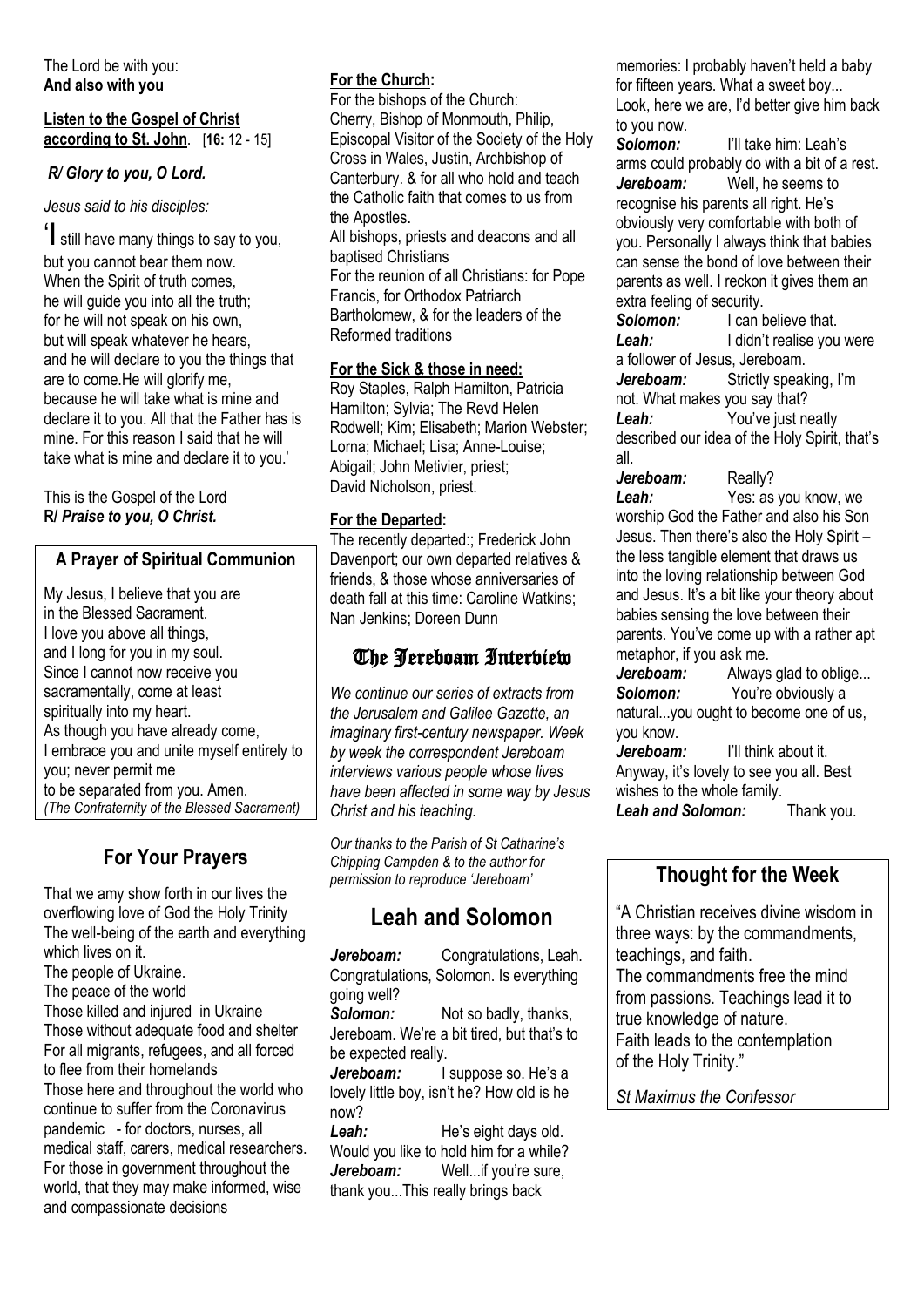## **This Week**

This Sunday is Trinity Sunday. Here we celebrate the great love God has for us, as Father, as Son, as the Holy Spirit. Monday is the feast day of Saint Anthony of Padua,.

The first readings this week continue our readings from 1 & 2 Kings and other Old Testament books. It follows Elijah and Elisha - powerful prophet and agents of God's word for the people. The gospels this week continue the Sermon on the Mount, from Matthew's Gospel. In revealing his new and deeper way, Jesus shares a most counter-cultural law, "offer no resistance to one who is evil." And, he tells us to "Give to the one who asks of you, and do not turn your back on one who wants to borrow." He proclaims, "I say to you, love your enemies and pray for those who persecute you. ... For if you love those who love you, what recompense will you have?" And, just when we think he is asking the impossible of us, he goes even further, "So be perfect, just as your heavenly Father is perfect." He warns his disciples against hypocrisy, "Take care not to perform righteous deeds in order that people may see them." Praying and fasting have their own reward from the Lord. Jesus tells us to keep our prayer simple, "Your Father knows what you need before you ask him," and he teaches us the Our Father. Jesus tells us that "The lamp of the body is the eye. If your eye is sound, your whole body will be filled with light." The week ends with his invitation to us to trust in God. "Can any of you by worrying add a single moment to your lifespan?"

**Next Sunday** we celebrate in our parishes as Corpus Christi, the thanksgivg for Holy Communuion. In the great Sacrament of the Eucharist, the central Christian act of worship, the Lord makes himself known to us in the breaking of the bread as he feeds us with his life.

## **A Homily for Trinity Sunday**

+ All the other great Christian doctrines we celebrate during the course of the Church's year are relatively easy to engage with: at least we can see that they're directly connected to the life and mission of Jesus Christ; but many people seem to regard today's feast of the Holy Trinity as something confusing and inexplicable.

Which, of course, it is, and it has to be. What I *mean by that* is that as soon as we begin to think about God, our reason breaks down because we are very clearly out of our depth, our minds, much less our faltering words simply cannot encompass the height, breadth and depth of God. The distance between the omnipotent, ineffable and unknowable God and we his creatures seems immense.

But, of course, that line of argument won't work either. It's the exact opposite of what we celebrate today on the Feast of the Holy Trinity. Yes, our minds simply can't comprehend the immensity of the mystery of God. But we are not kept at an unbridgeable distance from him; more than that he refuses to keep at a distance from us as, through the life, death and Resurrection of Jesus, he has taken the whole of humanity into his own three-fold life of love.

But it's vitally important not to present the inner life of God as a form of theological abstraction, lacking any direct relevance to the way we believe and the way we live our lives. And we should start from the perspective that hat we are doing today is celebrating the way God has chosen to reveal himself to us, not our own necessarily flawed and faltering attempts to define him and understand him. Trinity Sunday celebrates the shattering truth that, as St Augustine said, God is more present to us than we are to ourselves; which is why some writers have spoken of God as 'the ground of our being.' There isn't a distant God somehow managing the universe, or the one who set things in motion aeons ago and then disappeared, but only the God who continually seeks to bring the world into his own communion of love, his own eternal friendship.

Our faith really does stand or fall by this message about the closeness of God who is Threefold Love. Maybe that's why the Gospel means "Good News". When we,

as Christians, speak of God as 'Father' we don't - or at least we shouldn't - mean a distant, authority figure, nor the stern, disciplinarian upholder of family tradition and honour of the ancient world, but someone who knows and cares, as Jesus himself says, even for the sparrows; the one who is pictured in Our Lord's parable of the prodigal son rushing towards his child and embracing him and restoring him to life. We are talking about the One Jesus calls "Abba" , a word which more or less defies any attempts at translation, but is much more familiar and informal, conveying care, concern and compassion rather than anything human society has come up with. Once again, the faith redefines, or perhaps *should* redefine, our human concepts and turns things upside down

So as Christians we proclaim the Son who comes to save the world, to draw us to him as, entirely helpless, he offers his outstretched arms to us on the cross - not as some kind of vicarious punishment for our sins as some would have it, but in overflowing love and compassion for the suffering of the whole of creation. And we believe there is only this God who does not spare himself in coming to us and thereby freeing us from all the false gods of hierarchy, merit and self-congratulation: we can't save ourselves, we can only freely respond to the love offered to us through the Holy Spirit, the one who is the personal, searching, healing and transforming one, the one who animates and transmits that love, who even searches the hidden depths of God, as St Paul tells us.

And if today we feel uncomfortable about the all this language about God being Trinity, we are meant, I think, to be a little bit uncomfortable, not because we find it totally baffling or because we think it's a way in which theological insiders down the centuries have complicated an essentially simple faith, but because the Holy Trinity throws down a radical challenge to each one of us, and to anyone ever tempted by the thought of a God who keeps himself uncontaminated, distant and aloof from the concerns and the needs of the world he created. If, as we believe, God is in himself, community, solidarity and ceaseless, creative, overflowing love, then that overflowing love is involved in the life, concerns, and needs of the world, not in the sense - as some might have it - of